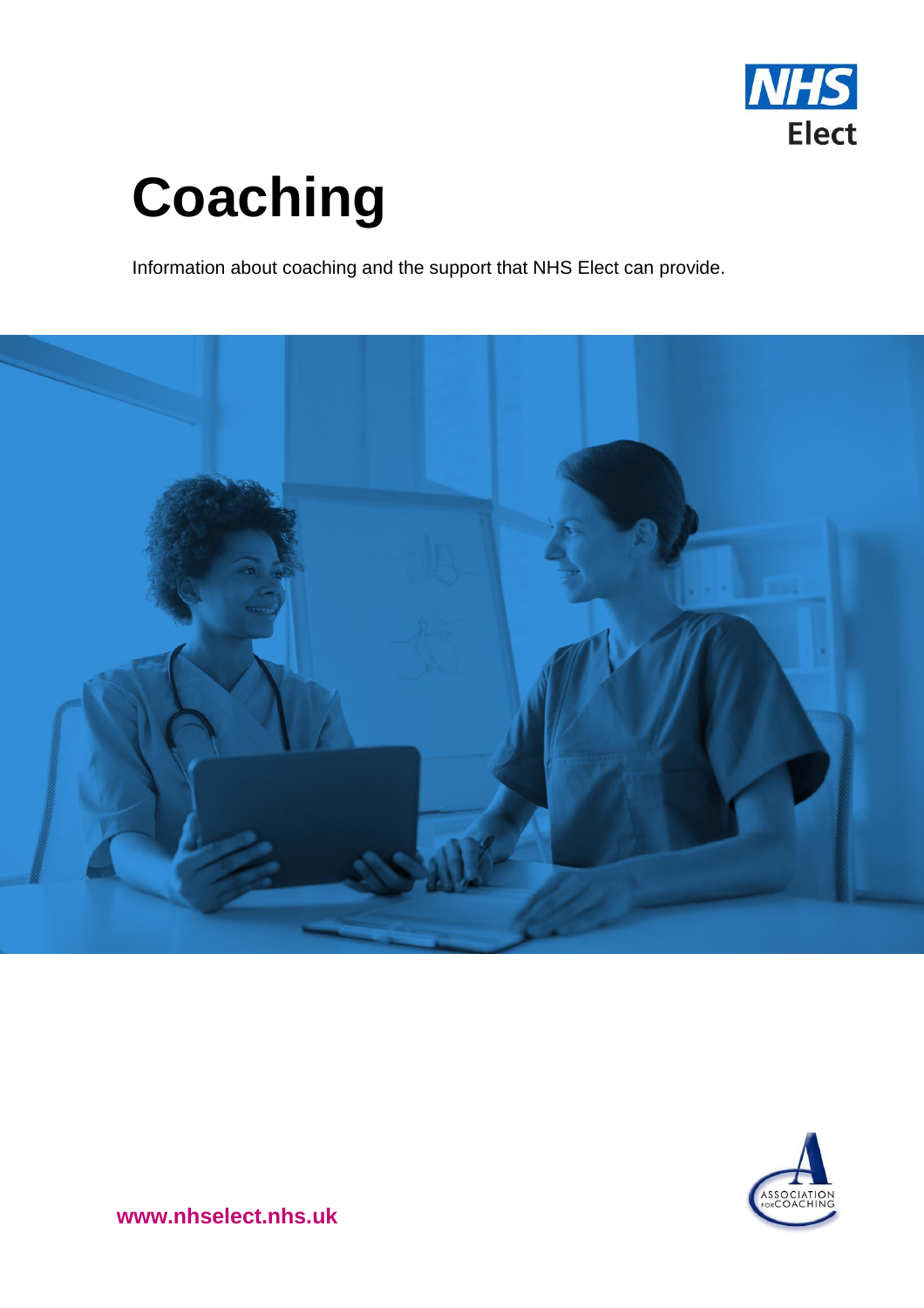#### **Contents**

| Introduction                | 2              |
|-----------------------------|----------------|
| About                       | 2              |
| Areas of Work               | $\overline{2}$ |
| <b>Benefits of Coaching</b> | 3              |
| How We Work                 | 3              |
| <b>Access to Coaching</b>   | 4              |
| Contacts / Our Team         | 5              |
| Our Team (cont)             | 5              |
|                             |                |

### **Introduction**

NHS Elect is a members' network of over 60 organisations. We are part of the NHS and have been providing a range of highquality support and training since 2002.

### **About the Coaching Faculty**

The coaching faculty at NHS Elect was established in 2010. Since then, the team has expanded and developed a broad range of coaching interventions. The coaching team has extensive senior management experience, with insights that range from board level appointments to senior clinical and operational management know-how.

All of the coaching team at NHS Elect are registered with the Association for Coaching and work to a recognised 'global code of ethics'. Our coaches have all completed an intensive training programme prior to coaching, are required to complete the ILM Level 7 Executive Coaching & Mentoring qualification as well as regular, ongoing continuing professional development (CPD) and coaching supervision. These professional standards ensure that NHS Elect continues to offer the best support to our clients.

## **Areas of Work**

Examples of the services provided by the coaching faculty at NHS Elect, largely fall into these key areas:

- 1:1 coaching
- Team coaching
- Supporting individuals and organisations to navigate or facilitate other non-coaching interventions, such as mentoring
- Coaching skills training
- Facilitation skills training
- Mentoring skills training

NHS Elect provides coaching services to clinicians, executives, managers and a wide range of people working in and supporting the NHS.

There are also a range of articles, videos, animations and information about coaching in the members area of our website.

### **NHS Elect**



Support Specialist

1:1 and team

Courses and seminars

**Consultancy** 

On-site Training

Shared **Resources**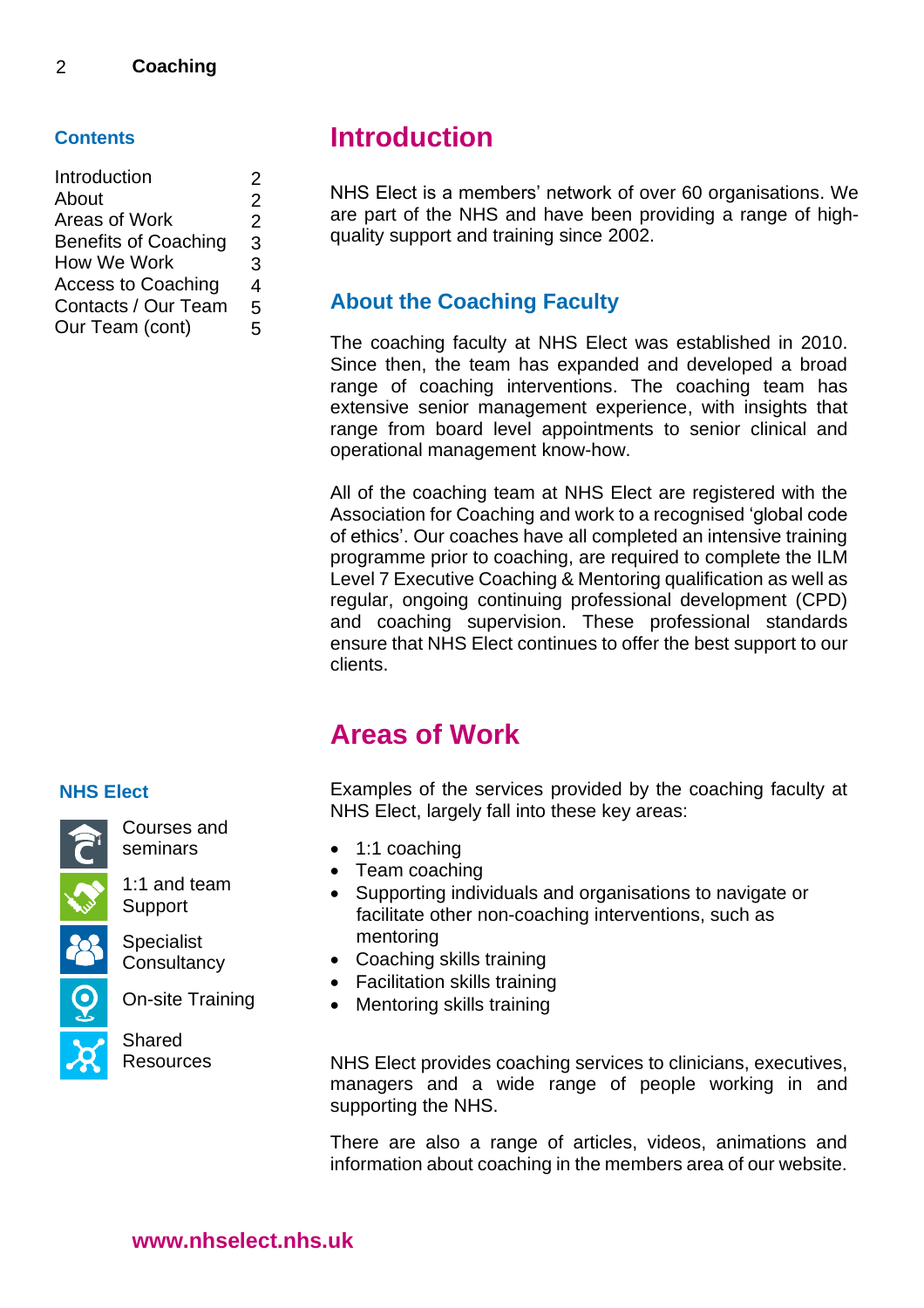# **Benefits of Coaching**

Coaching has many potential benefits, all of which can help individuals move forward or create positive change for them and their organisation. Interventions can be focussed on a range of topics, which might include:

- ✓ Prioritisation
- ✓ Presentation,
- ✓ Improving self-awareness
- $\checkmark$  Career decisions
- ✓ Understanding motivation
- $\checkmark$  Improved personal effectiveness
- $\checkmark$  Personal development
- $\checkmark$  Relational conflict
- $\checkmark$  Effectiveness on specific projects/tasks
- $\checkmark$  Greater self-confidence
- $\checkmark$  Increased job satisfaction
- $\checkmark$  Engagement and wellbeing at work
- $\checkmark$  Stress reduction and greater personal resilience

# **How We Work**

### **A typical example**

A coaching intervention for an individual, might include;

- An introductory conversation with the coach assigned
- Up to 4 action focussed coaching sessions with a trained coach (more sessions available if appropriate)
- Coaching sessions are typically 1-2 hours long.
- Coaching sessions can also be provided using MS Teams or another online platform, where necessary
- Coaching sessions can take place at an appropriate location on, or off site as agreed with the coach
- The client must be prepared to commit to the coaching sessions and to travel, if and where necessary
- Each client's coaching needs are different, so a bespoke programme is always agreed with the coach assigned, to best suit their needs
- The coach can use a number of coaching tools and techniques to help develop insight, awareness and ultimately help their client work through problems, decisions or situations they wish to navigate their way through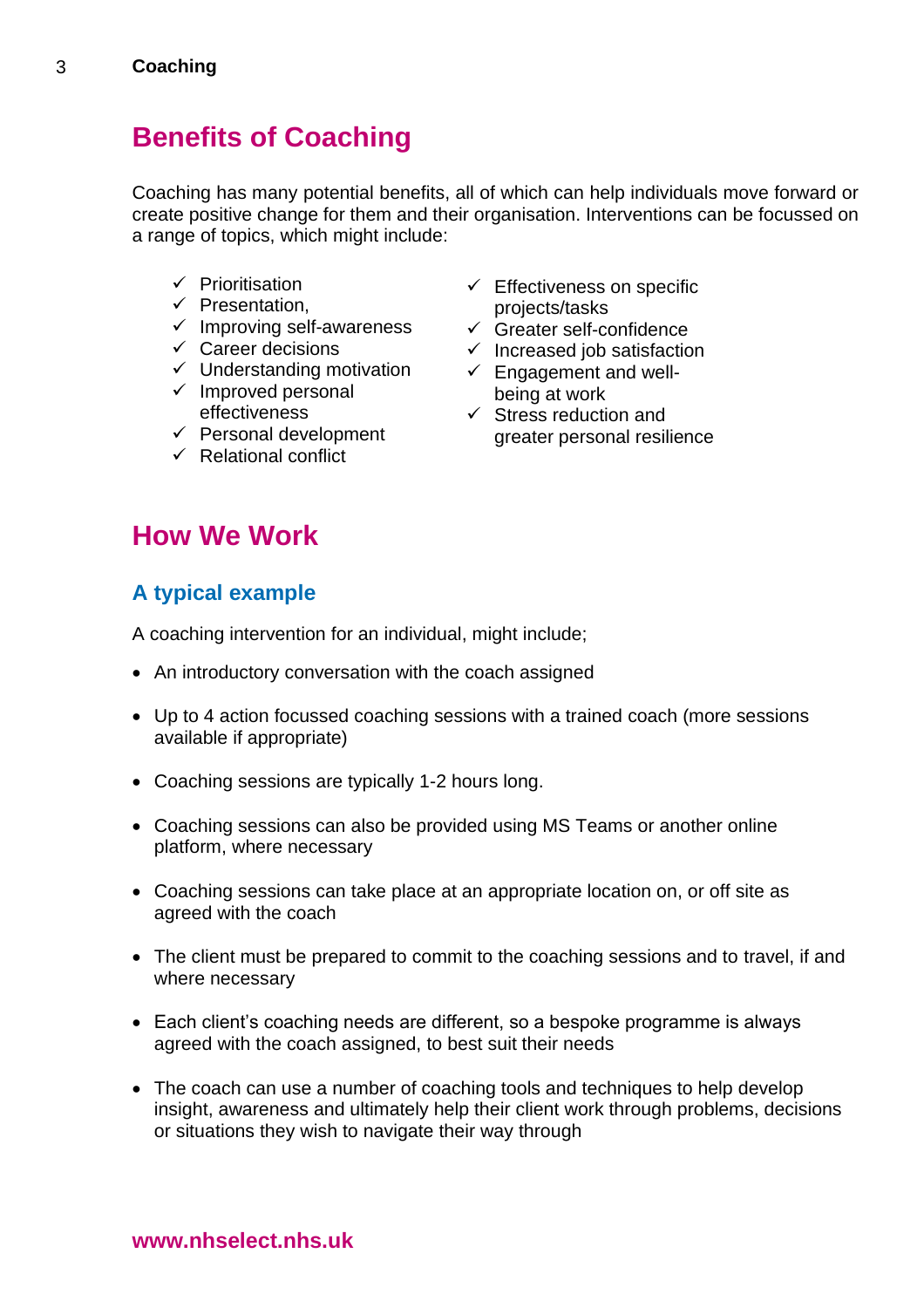# **How We Work**

### **The Coaching Contract**

All coaching conversations are treated as **confidential**.

Most of our coaching clients either self-refer or they are introduced to us by a local sponsor or line manager. In some circumstances - with client consent - feedback can be agreed and given to a sponsoring/referring manager if requested, although it is more usual for the client to take responsibility for their coaching and any subsequent communications.

Prior to the commencement of coaching, an introductory call between the client and a senior member of the faculty at NHS Elect is organised. This conversation sets out to clarify the coaching process, explain what it involves and how it works in practice, whilst answering any questions that the client might have. Assuming coaching is agreed to be the right approach at this stage, next steps are agreed and this will include the assignment of a coach.

All clients are asked to 'contract' with *their* coach. This will require a commitment to the coaching process, punctual attendance at agreed meetings, a set of objectives for the coaching experience and an agreement to give feedback to the coach.

# **How to Access Coaching**

Coaching support can form part of the standard membership offer for all NHS Elect member organisations. NHS Elect can also provide coaching support for those working in other parts of the service, or for those in organisations that work in support of the NHS.

Please note - to access 1:1 coaching and team coaching at NHS Elect member sites, you will need the support of the NHS Elect account manager at your organisation (as this is a managed resource). Our team will be able to let you have information about who that is, if required.

To discuss how coaching might help you, your team and your organisation, please contact Darren Leech at **darren@nhselect.org.uk**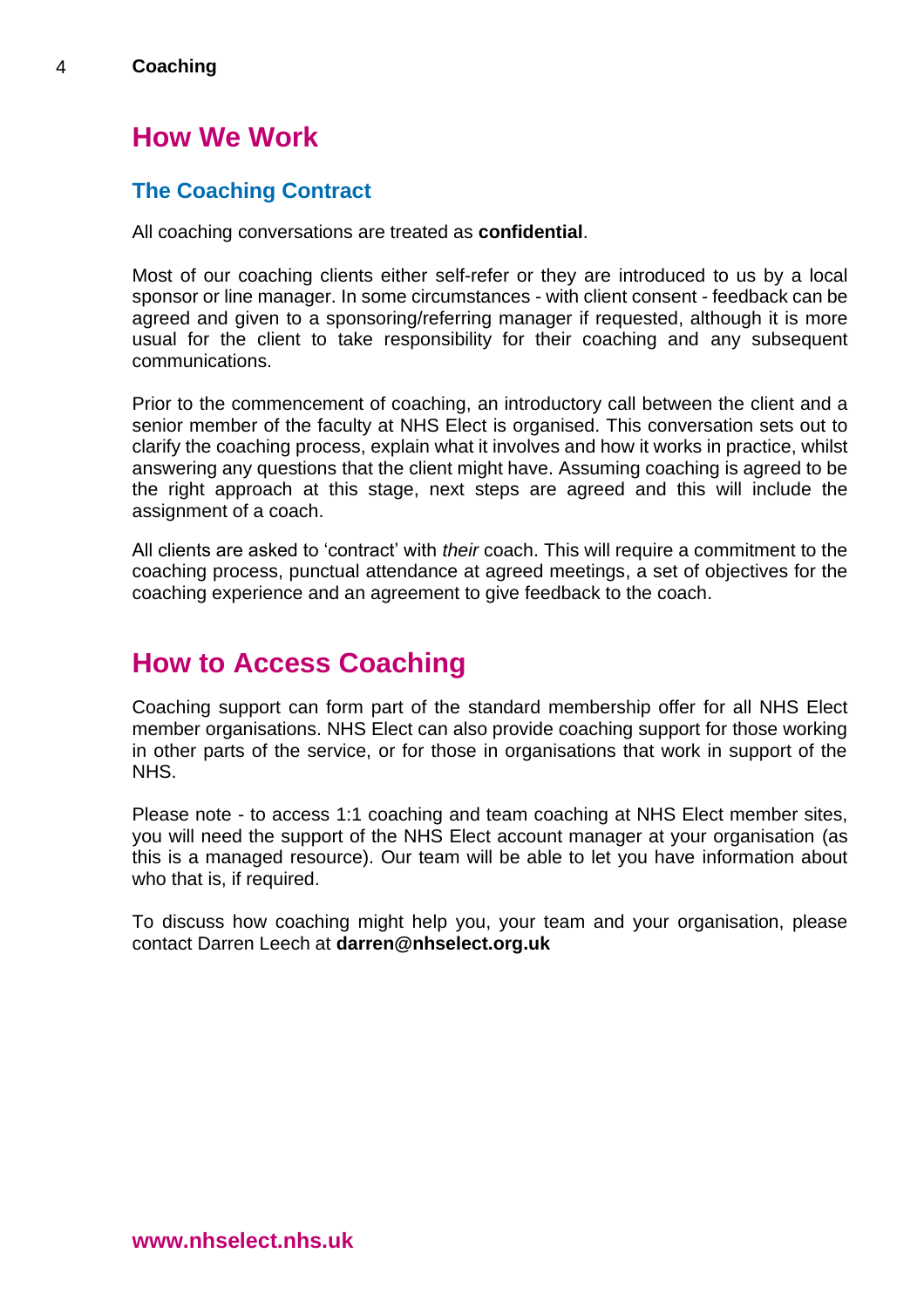5

*"You have played an instrumental role in my career progression and I am eternally indebted to you"*

#### **Dr. Omowunmi Akindolie**

Consultant in Ambulatory Paediatrics, King's College Hospital NHS Foundation **Trust** 

*"It is really useful to get a chance to reflect and talk things through – coaching has helped me to develop as a clinical leader.* 

#### **Divisional Clinical Director**

York & Scarborough Teaching Hospitals NHS Foundation Trust

*"Comfortably the most helpful 90 minutes of my time to date in the NHS"*

**Service Manager Oxfordshire** 

#### **Contact Details**

If you have general enquiries about coaching, or would like further details on any of the above please contact:

**Darren Leech** (Head of the Coaching Faculty at NHS Elect)

or any of our coaching team: **Eilis Parker, Simon Griffiths, Deborah Thompson, Lisa Godfrey, Linda Keenan, Sue Kong, Nicola Chandler or Nicki McNaney**

- **E:** [darren@nhselect.org.uk](mailto:darren@nhselect.org.uk)
- **E:** [eilis@nhselect.org.uk](mailto:eilis@nhselect.org.uk)
- **E:** [simon@nhselect.org.uk](mailto:simon@nhselect.org.uk)
- **E:** [deborah@nhselect.org.uk](mailto:deborah@nhselect.org.uk)
- **E:** lisa@nhselect.org.uk
- **E:** [linda@nhselect.org.uk](mailto:linda@nhselect.org.uk)
- **E:** [sue@nhselect.org.uk](mailto:sue@nhselect.org.uk)
- **E:** [nicola@nhselect.org.uk](mailto:nicola@nhselect.org.uk)
- **E:** nicki@nhselect.org.uk

### **Our Coaching Team**



#### **Darren Leech**

*Darren is an experienced director and executive coach. He is head of the coaching faculty at NHS Elect and has an impressive executive and nonexecutive track record in the pharmacy, health and education sectors. Darren retains an academic research interest and has regularly published work on leadership and coaching. He particularly enjoys working with senior clinicians and provides 1:1 and team-based coaching support to those wanting to improve themselves, how they work with others and manage their career.* 



#### **Eilis Parker**

*Coming from a background as a Chartered Physiotherapist and a number of professional and general management posts, Eilis joined NHS Elect in 2004, qualifying as a coach in 2013, and was the founding member of the coaching*  faculty. Working as part of the OD Team with special interests in resilience, *team working and helping members improve their coaching skills, Eilis finds great reward in coaching individuals and teams; equipping them with tools and knowledge, and providing challenge, to help them to develop themselves to become more effective in what they do.*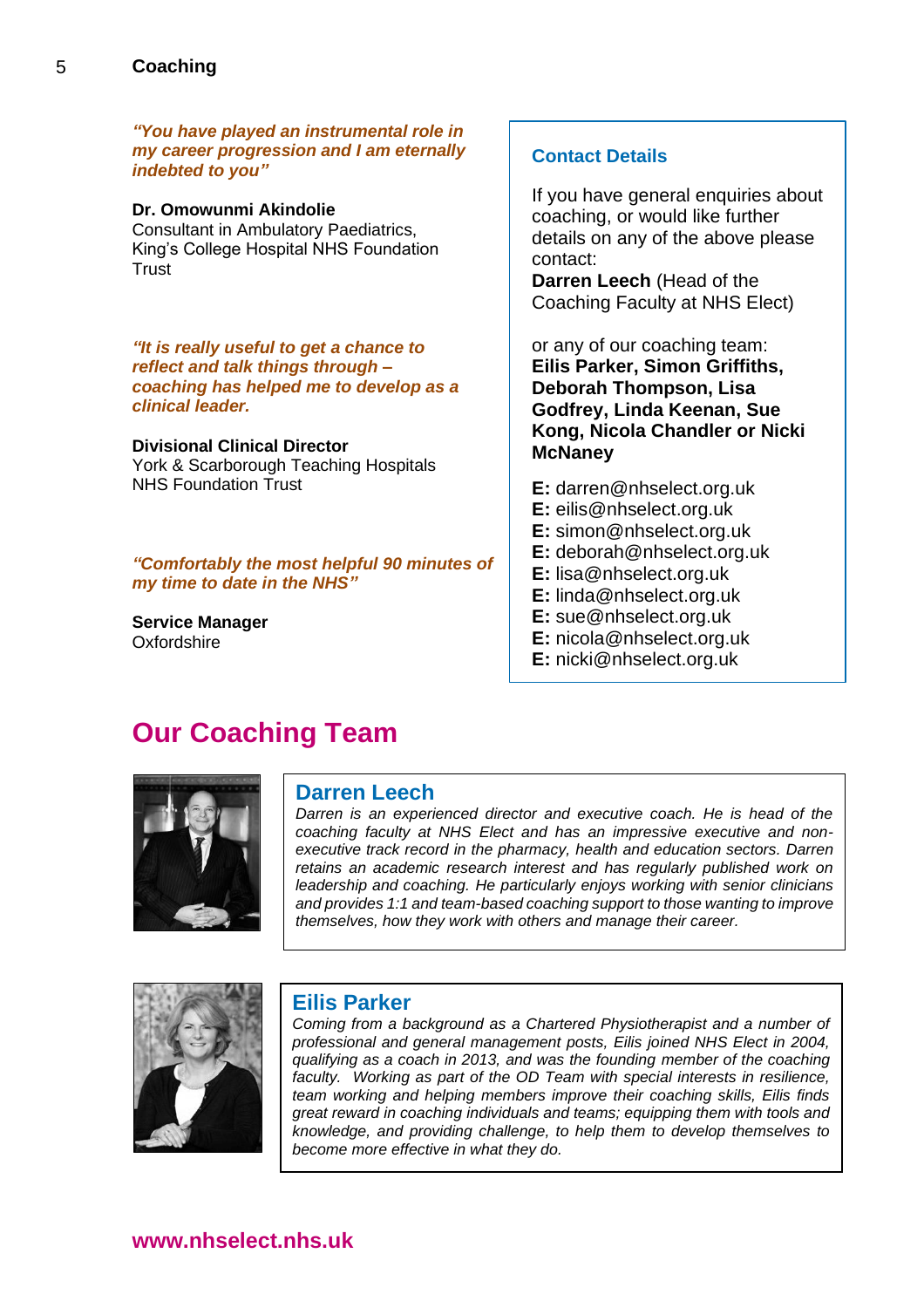6

# **Our Coaching Team (continued)**



#### **Simon Griffiths**

*Simon is a Director with NHS Elect and a qualified coach and mentor. He is a NHS general manager by background having worked for 20 years at Board level in NHS provider and commissioning organisations in London and Derbyshire. He has also been a non-executive chair in the voluntary and educational sectors. In addition to being part of the NHS Elect coaching faculty, Simon works as a quality improvement coach supporting NHS sites and systems across the range of NHS Elect's clinical improvement networks.* 



#### **Deborah Thompson**

*Deborah Thompson MSC, Dip HE, RGN is a Director at NHS Elect Director covering Urgent Care Delivery Networks. This involves leading the design and delivery of two large-scale improvement programmes across the UK; The Ambulatory Emergency Care Network and Acute Frailty Network. In addition, she also designs bespoke programme support and expertise to frontline teams to improve emergency care. Deborah has 38 years' experience as a clinician and manager in NHS acute services.*



#### **Linda Keenan**

*Linda has considerable organisation and leadership development experience gained in the health, charity, and housing sectors. Prior to joining NHS Elect, Linda ran her own organisation development consultancy for 12 years, working predominantly in the charity sector with organizations such as Medecins Sans Frontieres and the British Heart Foundation. Linda has an MSc in Organisation Development and is an accredited advanced action learning facilitator (ILM).*



### **Lisa Godfrey**

*Lisa has 31 years' experience in the NHS and is an experienced leader of transformational change and improvement. Prior to joining NHS Elect in 2013, Lisa held a variety of executive director roles in acute Trusts and the charitable sector; including the Directorships for Strategy and Service Transformation, and Campaign Director for Patient Experience. A nurse by background, Lisa has led a number of significant projects including service reconfiguration, major capital builds and cultural change programmes. Lisa uses service improvement and programme management approaches with social movement techniques.*



#### **Sue Kong**

*Sue has 27 years of NHS strategic and operational NHS experience in London and East Midlands. Sue is passionate about developing young people and diversity in the NHS and has created Train the Trainer programmes for Customer Care for NHS services. Sue has personally trained over 3,000 staff in the NHS in 'Improving the Patient Experience' in customer service and emotional listening skills. Sue has an MBA (distinction) specialising in marketing and is a CIM Chartered Marketer. Sue is an editorial board member for the Journal of Patient Experience (SAGE) and has presented at Warwick Business School, the Institute of Directors and the 2020 Arab Health Congress.*